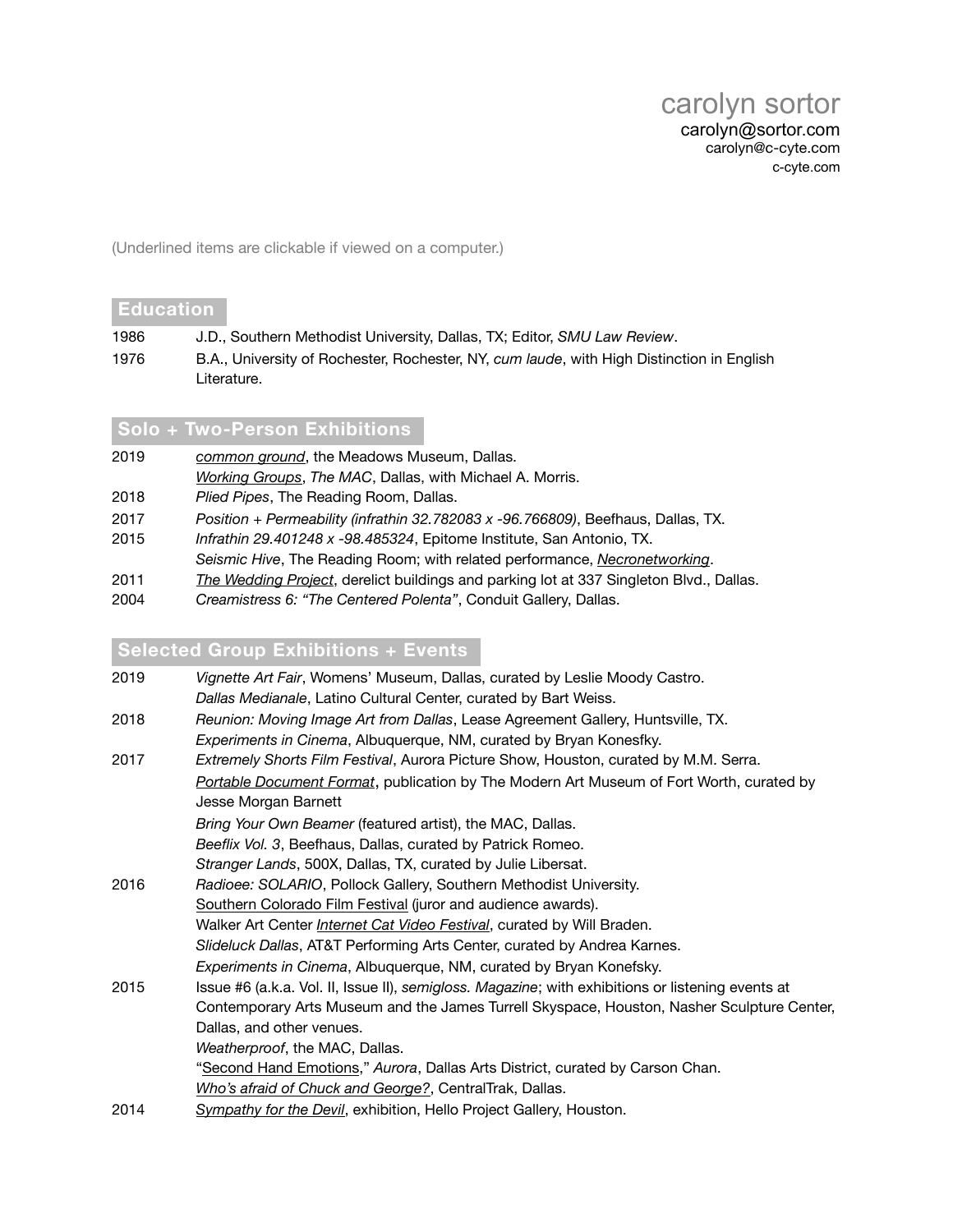|      | Dallas VideoFest, Angelika Film Center, Dallas.                                                                    |
|------|--------------------------------------------------------------------------------------------------------------------|
|      | Expanded Cinema, curated by Jenny Vogel, on the 999 x 193' LED display wrapping the exterior                       |
|      | of the Omni Dallas Hotel, with audio simulcast on 91.7 KXT, Dallas.                                                |
|      | Chaos, Ro2 Art, Dallas.                                                                                            |
|      | Then I whirled at the sound of , curated by Janeil Engelstad, Oil and Cotton, Dallas.                              |
|      | 222444, organized by Dean Terry, broadcast live via Google Hangouts and screened at the Santa                      |
|      | Fe International New Media Festival.                                                                               |
|      | Barona Botanicals, collaborative project with other members of art as social wormhole, at Ro2                      |
|      | Art, Dallas.                                                                                                       |
|      | Expo 2014, curated by Gabriel Ritter, 500X Gallery, Dallas.                                                        |
| 2013 | MAP 2013, curated by Janeil Engelstad, various venues throughout Dallas and Fort Worth, TX                         |
|      | (including art as social wormhole at The Reading Room and Secret Sociality at Eastfield College).                  |
|      | The Artists' Commission, curated by Sally Warren, Gray Matters Gallery, Dallas.                                    |
|      | Aurora, Dallas Arts District, Dallas.                                                                              |
|      | Expanded Cinema, curated by Mona Kasra, on the LED display wrapping the Omni Dallas Hotel,                         |
|      | with audio simulcast on 91.7 KXT, Dallas.                                                                          |
|      | <b>Amarillo Entropy, Power Station, Dallas.</b>                                                                    |
|      | DallasSITES: Available Space, curated by Gabriel Ritter, Dallas Museum of Art, Dallas.                             |
|      | Mayflowers, Homeland Security, Dallas.                                                                             |
|      | THIS IS NOT ABOUT YOU/I DID NOT CHOOSE TO BE HERE (Schopenhauer recalls the abrupt                                 |
|      | moment his mother was fertilized), Oliver Francis Gallery, Dallas.                                                 |
|      | GIF THE #@!& OUT, Deep Ellum Windows, curated by Homecoming! Committee, Dallas.                                    |
|      | Artopia (Dallas Observer "Masterminds" exhibition), Dallas Contemporary, Dallas.                                   |
| 2012 | Fallas Dart Air, Shamrock Hotel Studios, Dallas.                                                                   |
| 2011 | It's a Bird, It's a Plane, curated by Bryan Konefsky for Superheroes, 516 ARTS, Albuquerque.                       |
|      | Chain Letter, Shoshana Wayne Gallery, Santa Monica, CA.                                                            |
| 2010 | Glitch - Metroplex Video, curated by John Pomara, CentralTrak, Dallas.                                             |
|      | Featured artist, X20+ Version II, the MAC, Dallas.                                                                 |
|      | Dallas VideoFest, Angelika Film Center, Dallas.                                                                    |
|      | Contribution to El Último libro (The Last Book), organized by Luis Camnitzer, exhibited in                         |
|      | the National Library, Buenos Aires, Argentina; Zentral Bibliothek, Zurich, Switzerland; New York                   |
|      | Public Library, Aguilar Branch; and Carl von Ossietzky Staats und Universitäts Bibliothek,                         |
|      | Hamburg, Germany.<br>The Matthew Barney Show, curated by Eric Doeringer, at Jack the Pelican Gallery, Brooklyn, NY |
| 2006 | and BOCA Gallery, San Francisco, CA.                                                                               |
|      | Wish! Exhibition and Auction (invitational), Dallas Contemporary, Dallas.                                          |
|      | Dallas VideoFest, Dallas Theater Center.                                                                           |
|      | National broadcast on Current TV.                                                                                  |
| 2005 | ChickFlicks, Dallas.                                                                                               |
| 2004 | The Texas Show (independently curated), Dallas VideoFest, Dallas, and Ballroom Marfa, Marfa,                       |
|      | TX.                                                                                                                |
| 2003 | Edgeworks Film Festival, Corpus Christi, TX.                                                                       |
| 2000 | SXSW Film Festival, Austin, TX.                                                                                    |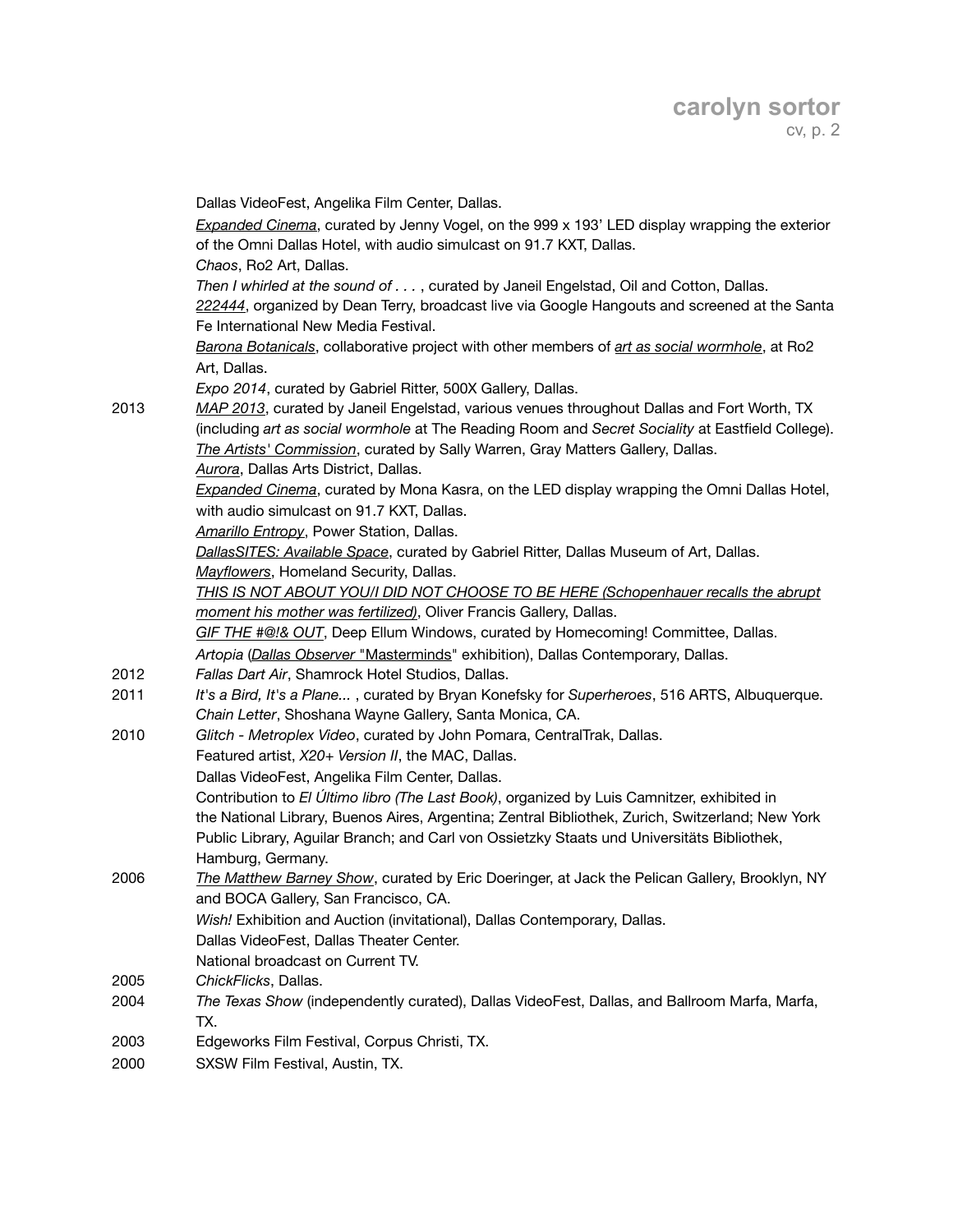# **Selected Bibliography**

| 2019 | "Some Highlights from the Vignette Art Fair 2019" (photo), Glasstire, Apr. 15                       |
|------|-----------------------------------------------------------------------------------------------------|
|      | "Carolyn Sortor Named 2018 Moss/Chumley North Texas Artist," Glassitire, April 4.                   |
|      | "At the MAC's new Cedars gallery, a group of Texas artists declare their 'Independence'," by        |
|      | Jeremy Hallock, Dallas Morning News, Jan. 12.                                                       |
|      | "The Mac Reopens in a New Location in the Cedars," Patron, Jan. 3.                                  |
|      | "Art Notes," Paper City, by Catherine Anspon, February.                                             |
|      | "Three Years After Leaving Uptown, the MAC Returns to the Cedars," by Doyle Rader,                  |
|      | D Magazine, Jan. 11.                                                                                |
|      | "The MAC Opens Its New Space in Dallas with Two Texas-Based Exhibitions," Glasstire,                |
|      | Jan. 12                                                                                             |
| 2018 | "An Insider's Guide to the Busiest 10 Days of the Dallas Art World" by Darryl Ratcliff, D Magazine, |
|      | April 5.                                                                                            |
| 2017 | "Carolyn Sortor" by Colette Copeland, Eutopia, Mar. 15.                                             |
| 2015 | "Best of Dallas 2015: Best New Festival - Dallas Medianale," Dallas Observer, Sept. 23.             |
|      | "Top Five: June 11, 2015," Glasstire, June 11.                                                      |
|      | "Thanks to the Dallas Medianale, McKinney Avenue Contemporary Tops Our March Gallery                |
|      | Rankings" by Darryl Ratcliff, Canvassing, CentralTrak, Mar. 5.                                      |
|      | "Dallas Medianale Wraps Up for 2015" by Caroline North, Dallas Observer, Mar. 5.                    |
|      | "Talking About Web-Based Video Art: Carolyn Sortor's Seismic Hive" by Richard Bailey, Glasstire,    |
|      | February 9.                                                                                         |
|      | "Check Out Our New Monthly Gallery Power Rankings" by Darryl Ratcliff, Canvassing,                  |
|      | CentralTrak, Feb. 5.                                                                                |
|      | "Top Five: Jan. 22, 2015," Glasstire, Jan. 22.                                                      |
|      | "20 Awesome Things to Do in Dallas This Weekend," Dallas Observer, Jan. 15.                         |
| 2014 | "Taking a Leap" by Justin Hunt, Arts + Culture, Dec. 8.                                             |
|      | "100 Dallas Creatives: No. 28 Dedicated Artist Carolyn Sortor" by Nicholas Bostick, Dallas          |
|      | Observer, Dec. 22.                                                                                  |
|      | "Make Some Noise: Sound Art at Oil & Cotton" by Bryan Erickson, art + seek, July 22.                |
| 2013 | "The Artists' Commission at Gray Matters" by Michael Corris, Glasstire, Dec. 12.                    |
|      | "Dallas Video Festival Report" by Colette Copeland, Glasstire, Nov. 7.                              |
|      | "Expanded Cinema: Meet Carolyn Sortor" by Anne Bothwell, art+seek, Oct. 3.                          |
|      | "Exterior of Omni Hotel in Dallas became a giant video screen" by Tiney Ricciardi, Pegasus News,    |
|      | Oct. 5.                                                                                             |
|      | "DallasSITES: Available Space" by Andy Amato, Arts+Culture, Aug. 7.                                 |
|      | "Real Performance Art Weddings That Look a Whole Lot More Fun Than Sean Parker's," by               |
|      | Michelle Dean, Flavorwire, Aug. 2.                                                                  |
|      | "Carolyn Sorter [sic] and Michael A. Morris, Co- Re-Creating Spaces, at CentralTrak (2012-13)" by   |
|      | Andy Amato, words & images, June 10.                                                                |
|      | "Dallas Observer Masterminds 2013: Meet the Winners of Our Annual Art Awards" by Jamie              |
|      | Laughlin, Dallas Observer, Jan. 23.                                                                 |
| 2012 | "Dallas' Best Visual Art of 2012" by Betsy Lewis, Dallas Observer, Dec. 18.                         |
|      | "The 12 Most Newsworthy Art Moments of 2012 for Dallas and Fort Worth" by Jamie Laughlin,           |
|      | Dallas Observer, Dec. 19 (#1 - Expanded Cinema and #8 - Co- Re-Creating Spaces).                    |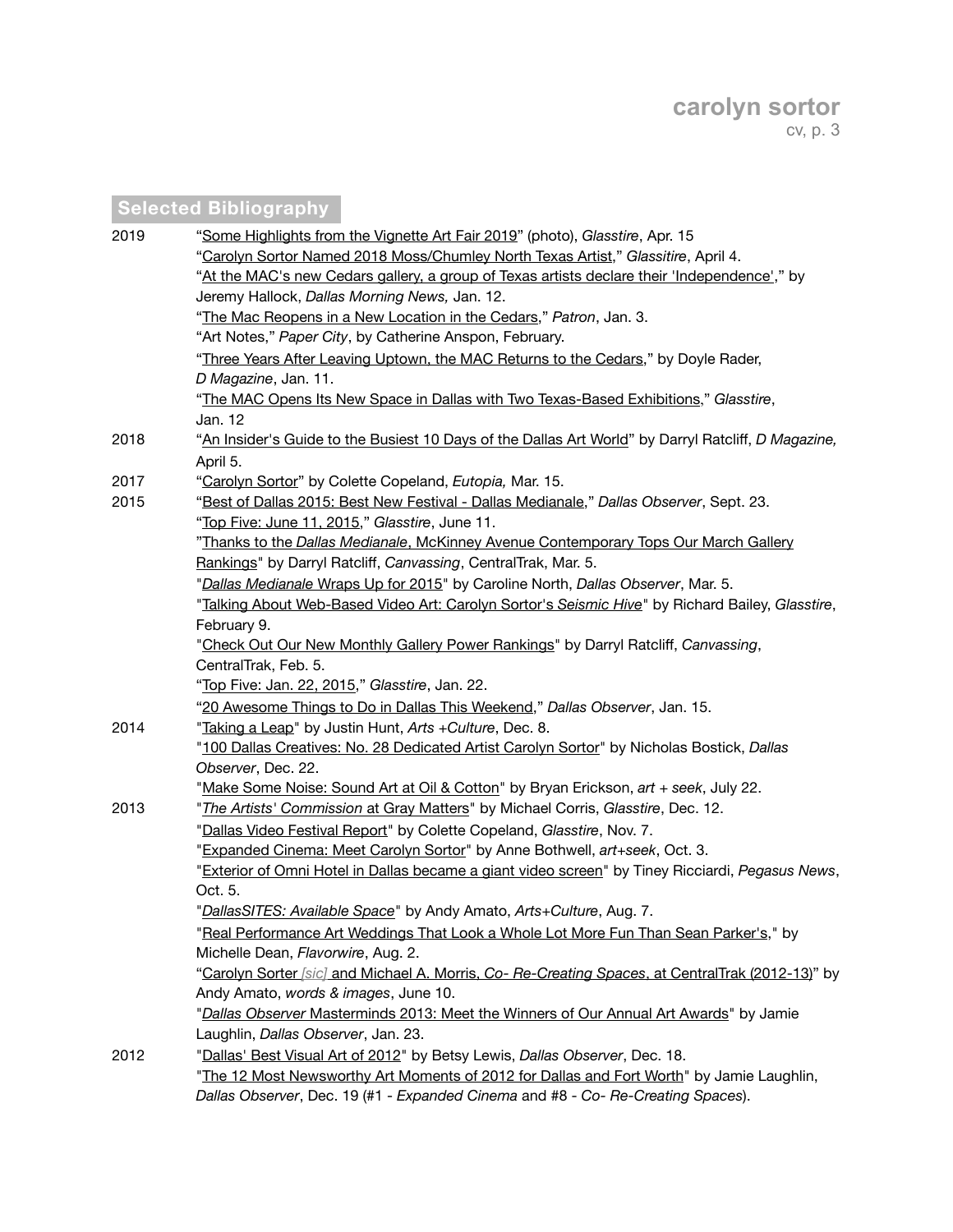|      | "This Year's Visual Arts: A Look Back at the Trends and Names that Shaped 2012" by Peter                                |
|------|-------------------------------------------------------------------------------------------------------------------------|
|      |                                                                                                                         |
|      | Simek, D Magazine, Dec. 20 (under "We Are Kind of, Almost, Sort Of, Maybe, Beginning to Figure<br>Out Public Art").     |
|      | "At CentralTrak - 100 meters behind the future," Art This Week, Episode 153, Nov. 23 (interview of                      |
|      | eteam, brought in for Co- Re-Creating Spaces).                                                                          |
|      | "2012 Dallas Video Festival" by Colette Copeland, Glasstire, Oct. 10 (Expanded Cinema).                                 |
|      | "The Biggest Screen of All: The Omni Hotel" by Gini Mascorro, art + seek, Sept. 27.                                     |
|      | "Video: Artists make Omni Dallas lights dance in Expanded Cinema" by Tiney Ricciardi, Dallas                            |
|      | Morning News, Sept. 27.                                                                                                 |
|      | "Tonight, the Dallas VideoFest Takes Over Part of the Skyline" by Jerome Weeks, art + seek, Sept.                       |
|      | 26.                                                                                                                     |
|      | "The Omni hotel becomes the city's largest canvas at Dallas VideoFest's Expanded Cinema" by                             |
|      | Kendall Morgan, Culturemap Dallas, Sept. 26.                                                                            |
|      | "expanded cinema 2012 dvf omni video installation," hepkatmama, Nov. 26.                                                |
|      | "Dallas Wrap Up: Live Large, Think Big" by Margaret Meehan, Glasstire, April 16 (the OccuLibrary                        |
|      | at Fallas Dart Air).                                                                                                    |
| 2010 | "The Non-Profit Margin, CentralTrak" by Erin Starr White, Art Lies Issue #67, Fall.                                     |
|      | Interview, Art This Week, "CentralTrak - ART WORK, Carolyn Sortor," Episode 56, June 11.                                |
|      | "Art, Money and Labor at CentralTrak" by Jerome Weeks, art + seek, May 21.                                              |
|      | Independent Movie Data Bank listings on Creamistress 6: "The Centered Polenta" and Grace at                             |
|      | Camp Casey.                                                                                                             |
| 2008 | "Carolyn Sortor Explores the Real State of Video Arts," cover story, inaugural edition, THE<br>Magazine - Dallas, Sept. |
|      | "Interview: Carolyn Sortor" by Kate Watson, might be good Issue #105, Sept. 5.                                          |
|      | "The Program," by Kate Watson, might be good Issue #105, Sept. 5.                                                       |
|      | "Dallas Days 2-3" by Rainey Knudson, Glasstire, Aug.                                                                    |
|      | "The Program: Video Art at Conduit Gallery" by Manny Mendoza, art + seek, Aug. 15.                                      |
|      | Interview on Think, KERA TV/90.1 FM, regarding The Program; video no longer online; listing                             |
|      | here), Aug. 1.                                                                                                          |
|      | "The Program: Matthew Barney, more at Conduit" by Anne Bothwell, art + seek, July 28.                                   |
|      | "Creamistress 6" by Tom Moody, tom moody, June 22.                                                                      |
| 2007 | "Dallas Video Festival in Second Life," The Grid Live, July 30th.                                                       |
| 2006 | "Post-Barney" by Peter Schjeldahl, The New Yorker, May 1.                                                               |
|      | "The Matthew Barney Show at Jack the Pelican" by James Wagner, jameswagner.com, April 8.                                |
| 2004 | "Creamistress" by Alan Murdock, A is for Apiculate, Jan. 10, 2004 (under "January 10").                                 |
|      |                                                                                                                         |

### **Selected Awards**

| 2019 | Moss/Chumley Award, the Meadows Museum, Dallas                              |
|------|-----------------------------------------------------------------------------|
|      |                                                                             |
| 2017 | First prize, <i>Extremely Shorts</i> festival, Aurora Picture Show, Houston |
| 2016 | Grant from the City of Dallas Office of Cultural Affairs                    |
|      | Juror Award for best experimental work, Southern Colorado Film Festival     |
|      | Snippy Audience Award for best work, Southern Colorado Film Festival        |

- 2013 *Dallas Observer* Mastermind Award
- 1975 Sculpture Grant, University of Rochester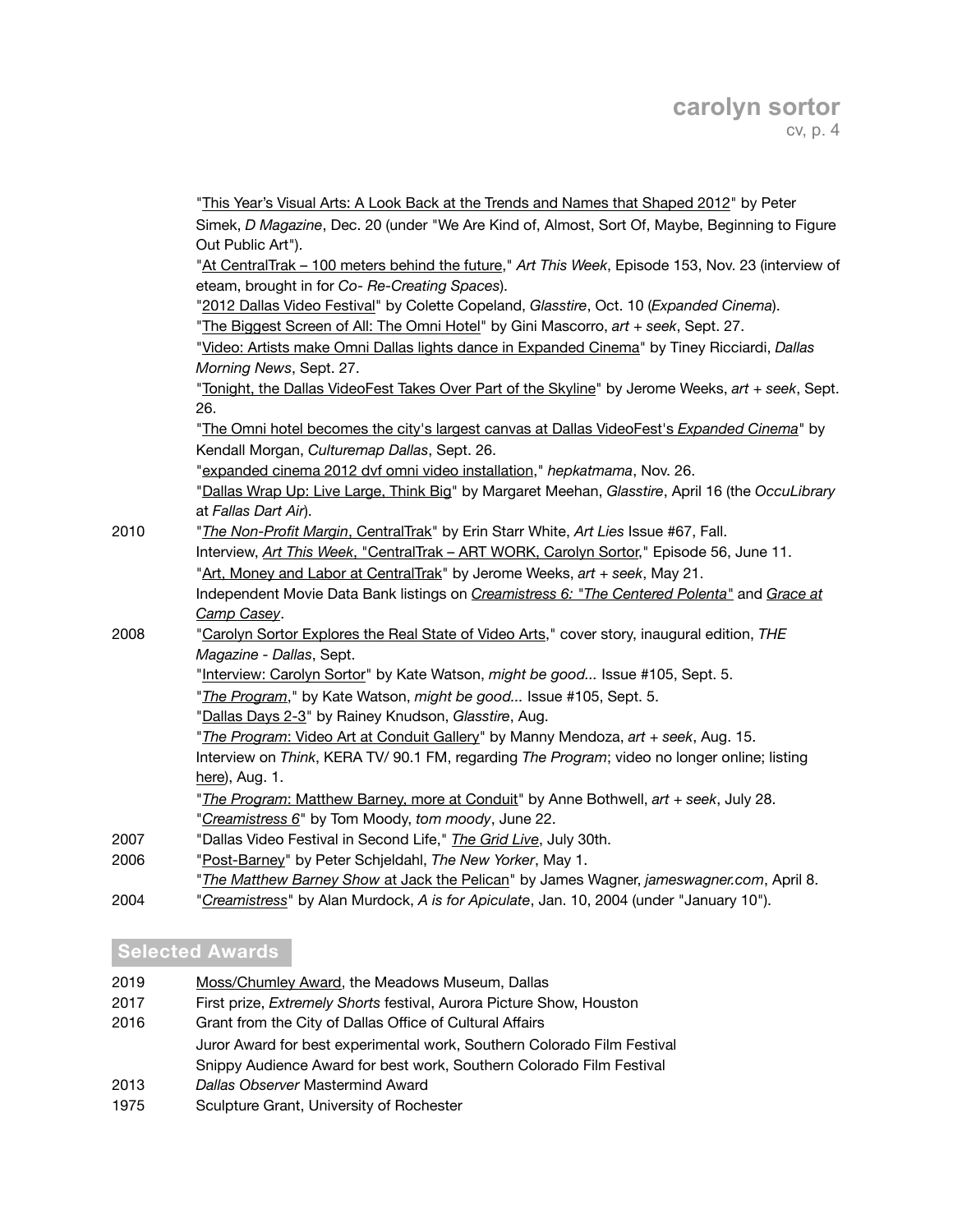### **Selected Curating**

- 2017 *Martha Colburn: Hand-Made Animations*, CentralTrak, Dallas, TX.
- 2015 Dallas Medianale: *[Existential Virtuality](http://www.c-cyte.com/Dallas_Medianale_2015/Schedule_2015-02-28.html)* at the MAC, Dallas.
- 2004 13 Curation of video art, Dallas VideoFest, Dallas.
- 2013 Selections from *[i heart video art](http://www.c-cyte.com/acrobat_docs/I_Heart_Video_Art_Schedule.pdf)* for *[DallasSITES](http://www.dma.org/art/exhibition-archive/dallassites-charting-contemporary-art-1963-present)*, co-curated with Gabriel Ritter, Dallas Museum of Art, Dallas (the *DallasSITES* exhibition was separate from *DallasSITES: Available Space*. A video work I made was selected for the latter exhibition).
- 2012 *[Co- Re-Creating Spaces](http://co-re-creatingspaces.tumblr.com/)*, co-curated with Michael A. Morris, at CentralTrak, Dallas. The first *[Expanded Cinema](https://www.facebook.com/ExpandedCinema)*; co-curated with Bart Weiss and Michael A. Morris. (My own work was included by other curators in *Expanded Cinema* 2013 and 2014. For *Expanded Cinema* in 2012, I also led the effort to create the template to enable artists to create work for the display, coordinated, directed, and edited the program, etc.)
- 2010 *[ART WORK in dallas](http://c-cyte.blogspot.com/2010/05/mark-your-calenders-art-work-in-dallas.html)*, a series based on a project by Temporary Services, including a seminar organized by Southern Methodist University, an exhibition at CentralTrak, Dallas co-curated by me with Kate Sheerin, and a program of readings with slide show organized by me with support from Undermain Theatre.
- 2008 *[The Program](http://c-cyte.blogspot.com/2008/07/update-program_22.html)*, a series of five exhibitions presenting more than 50 recent video and new media works by over 40 internationally recognized artists, co-curated with Charles Dee Mitchell and Bart Weiss, at Conduit Gallery, Dallas.
- 2007 *[i heart video art](http://www.c-cyte.com/acrobat_docs/I_Heart_Video_Art_Schedule.pdf)*, a 5-part series of screenings of compilations of video art from the archives of the Video Association of Dallas, co-curated with Danette Dufilho, at Conduit Gallery, Dallas. *[Tech-Art Activism](http://c-cyte.blogspot.com/2007/07/some-picks-from-next-dvf-731-85.html)* (scroll down at the link); Dallas VideoFest.

### **Publications + Presentations**

2010 - Art talks, panel discussions, or teaching at the Dallas Museum of Art, the Modern Art Museum of Present Fort Worth, CentralTrak, the MAC, University of North Texas, University of Texas - Dallas, Eastfield College, Beefhaus, and Conduit Gallery. 2016 "Jeff [Gibbons, 'Clown Ambulance'](http://glasstire.com/2016/12/24/jeff-gibbons-at-conduit-gallery/)" in *Glasstire*. ["Alter-Architectures,](http://temporaryartreview.com/alter-architectures/)" ["Games People Play,](http://temporaryartreview.com/games-people-play/)" and "[Limning Unseens](http://temporaryartreview.com/eutopia-limning-unseens/)," three curated selections of reviews from *Eutopia* for re-publication in *Temporary Art Review*. 2015 ["Marjorie Schwarz at Goss-Michael Foundation.](http://c-cyte.blogspot.com/2015/09/marjorie-schwarz-at-goss-michael.html)" ["Kelly Kroener"](http://eutopia.us/kelly-kroener/) in *Eutopia*. 2013 "*Baggage*[: 'Shoppers' for a Conversational Feast"](http://glasstire.com/2013/12/29/baggage-shoppers-for-a-conversational-feast-at-re-gallery/) in *Glasstire*, reviewing an exhibition by Michael Corris and Kelly Kroener at RE Gallery, Dallas, TX. 2012 ["Looking Back, Looking Forward](http://artandseek.net/2012/09/12/looking-back-looking-forward-carolyn-sortor/)," on *art + seek*, regarding videos by Cindy Sherman, Sadie Benning, Martha Rosler, Mary Reid Kelly, and others. 2007 - 12 *[c-Blog](http://c-cyte.blogspot.com/)*, on art, politics, and trash (1,400+ posts on relational/social practices; [Kalup Linzy](http://c-cyte.blogspot.com/2009/06/kalup-linzys-keys-to-our-heart.html); [Matthew Barney](http://c-cyte.blogspot.com/2008/07/update-program.html) and [Ryan Trecartin;](http://c-cyte.blogspot.com/2008/07/update-program.html) Jeff [Gibbon](http://c-cyte.blogspot.com/search?q=bridged)[s;](http://c-cyte.blogspot.com/2007/04/david-lynch-and-importance-of.html) [Patti Smith, Jem Cohen, and Nirvan](http://c-cyte.blogspot.com/2007/09/analysis-of-smithcohen-music-video-of.html)[a; and Je](http://c-cyte.blogspot.com/2007/04/david-lynch-and-importance-of.html)ff Wall and David Lynch.) 2010 ["](http://blog.artasmoney.com/blog)[Re: Wikileaks](http://blog.artasmoney.com/art-as-money/re-wikileaks/)[," "](http://blog.artasmoney.com/blog)[Money as Message](http://blog.artasmoney.com/art-as-money/money-as-message/)[," and "W](http://blog.artasmoney.com/blog)[hat Are the Question](http://blog.artasmoney.com/art-as-money/what-are-the-questions/)[s," as guest blogger on](http://blog.artasmoney.com/blog) *Art as Money Blog*.

2009 "Diary of the Dead," *[Fray](http://fray.com/)* magazine, Issue No. 3.